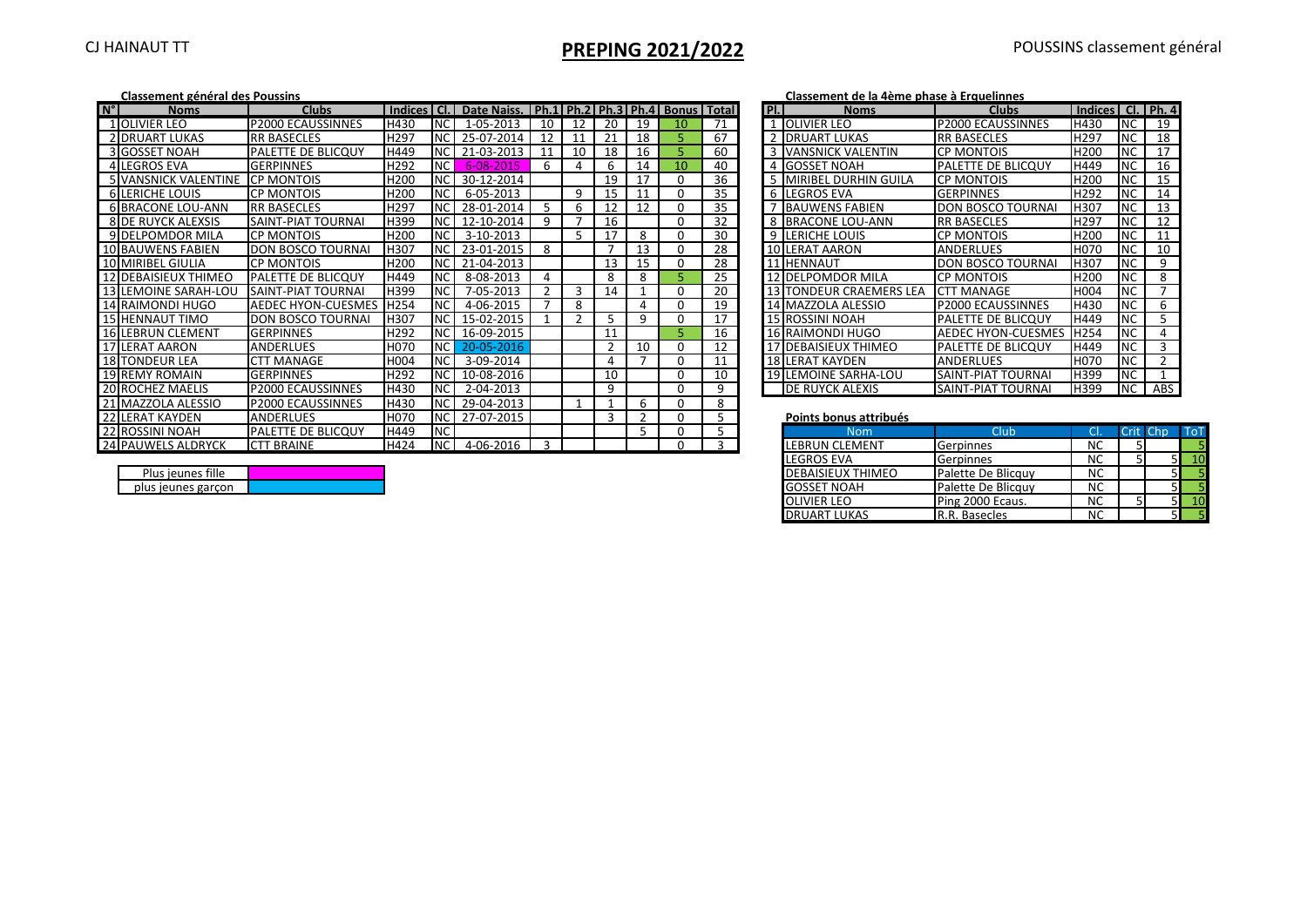# CJ HAINAUT TT<br> **PREPING 2021/2022** PREMINIMES classement général<br> **PREPING 2021/2022** Classement des Préminimes à la 4ème phase à Erquelinnes

### **Classement général des Préminimes**

| $N^{\circ}$ | <b>Noms</b>                | <b>Clubs</b>                    |                  |                          | Indices   Cl.   Date Naiss.   Ph.1   Ph.2   Ph.3   Ph.4   Bonus   Total |                 |                |                 |                |                 |                 | Pl.            | <b>Noms</b>               | <b>Clubs</b>               | Indices   Cl.   Ph. 4 |                          |                |                              |
|-------------|----------------------------|---------------------------------|------------------|--------------------------|-------------------------------------------------------------------------|-----------------|----------------|-----------------|----------------|-----------------|-----------------|----------------|---------------------------|----------------------------|-----------------------|--------------------------|----------------|------------------------------|
|             | 1 BERTE RAFAEL             | <b>RR BASECLES</b>              | H <sub>297</sub> | IE6                      |                                                                         | 30 <sup>7</sup> | 23             | $\overline{24}$ | 26             | 10 <sup>°</sup> | 113             |                | 1 BERTE RAFAEL            | <b>RR BASECLES</b>         | H <sub>297</sub>      | E6                       | 26             |                              |
|             | 2 LEMOINE THEO             | <b>SAINT-PIAT TOURNAI</b>       | H399             | E <sub>2</sub>           |                                                                         | 29              | 22             | 21              | 24             | 10              | 106             | $\overline{z}$ | <b>BAROUX NOLAN</b>       | PALETTE BLICQUY            | H449                  | E <sub>0</sub>           | 25             |                              |
|             | 3 WARRAND LUCAS            | <b>RR BASECLES</b>              | H297             | E4                       |                                                                         | 28              | 20             | 23              | 23             | 10              | 104             | $\overline{3}$ | LEMOINE THEO              | SAINT-PIAT TOURNAL         | H399                  | E2                       | 24             |                              |
|             | 4 WARRAND NOA              | <b>RR BASECLES</b>              | H297             | E4                       |                                                                         | 26              | 17             | 26              | 22             | 10              | 101             | 4              | <b>WARRAND LUCAS</b>      | <b>RR BASECLES</b>         | H297                  | E <sub>4</sub>           | 23             |                              |
|             | 5 DUGAUQUIER LOUIS         | <b>SAINT-PIAT TOURNAL</b>       | H399             | E <sub>2</sub>           |                                                                         | 27              | 21             | 25              | 19             |                 | 92              |                | 5 WARRAND NOA             | <b>RR BASECLES</b>         | H297                  | E4                       | 22             |                              |
|             | <b>6 QUINTIN ZELIE</b>     | PALETTE DE BLICQUY              | H449             | E <sub>6</sub>           |                                                                         | 22              | 18             | 22              | 18             | 10              | 90              |                | <b>6 DANTINNE LIOU</b>    | P2000 ECAUSSINNES          | H430                  | D <sub>6</sub>           | 21             |                              |
|             | 7 DANTINNE LILOU           | P2000 ECAUSSINNES               | H430             | E <sub>6</sub>           |                                                                         | 21              | 19             | 18              | 21             | 10              | 89              |                | 7 DUGAUQUIER JULIEN       | <b>SAINT-PIAT TOURNAI</b>  | H399                  | E2                       | 20             |                              |
|             | 8 WACHEUL ROSIE            | <b>SAINT-PIAT TOURNAL</b>       | H399             | E <sub>2</sub>           |                                                                         | 23              | 13             | 20              | 17             | 10              | 83              |                | 8 DUGAUQUIER LOUIS        | SAINT-PIAT TOURNAL         | <b>H399</b>           | E2                       | 19             |                              |
|             | 9 <b>DUGAUQUIER JULIEN</b> | <b>SAINT-PIAT TOURNAL</b>       | H399             | E2                       |                                                                         | 25              | 15             | 17              | 20             |                 | 77              |                | 9 QUINTIN ZELIE           | <b>PALETTE DE BLICQUY</b>  | H449                  | E <sub>6</sub>           | 18             |                              |
|             | 10 GEEROMS CHLOE           | <b>RPV ECAUSSINNES</b>          | H092             | NC                       |                                                                         | 19              | 16             | 19              |                | 10              | 64              |                | 10 GEEROMS CHLOE          | <b>RPV ECAUSSINNES</b>     | H092                  | ΝC                       | 17             |                              |
|             | 11 DAL CHLOE               | <b>AEDEC HYON-CUESMES</b>       | H254             | <b>I</b> NC              |                                                                         | 15              | 14             | 12              | 11             |                 | 52              |                | <b>JORET MATHIS</b>       | <b>ASBL RCTT EXCELSIOR</b> | <b>HO99</b>           | <b>NC</b>                | 16             |                              |
|             | 12 LEBRUN ADRIEN           | <b>DON BOSCO</b>                | H307             | <b>NC</b>                |                                                                         | $\overline{7}$  | 12             | 15              | 15             |                 | 49              |                | 12 LEBRUN ADRIEN          | <b>DON BOSCO</b>           | <b>H307</b>           | <b>NC</b>                | 15             |                              |
|             | 13 DELAVALLEE SEVAN        | PALETTE DE BLICQUY              | H449             | NC                       |                                                                         | 8               | 5              | 13              | 13             |                 | 39              |                | 13 CARRE SACHA            | <b>DON BOSCO</b>           | H307                  | $\overline{\mathsf{NC}}$ | 14             |                              |
|             | 14 CARRE SACHA             | <b>DON BOSCO</b>                | H307             | <b>NC</b>                |                                                                         | 16              | $\overline{7}$ |                 | 14             |                 | 37              |                | 14 DELAVALLEE SEVAN       | <b>PALETTE BLICQUY</b>     | H449                  | <b>NC</b>                | 13             |                              |
|             | 15 BERTHE LEO              | <b>DON BOSCO</b>                | H307             | NC                       |                                                                         | 12              | 10             | 11              | $\overline{4}$ |                 | 37              |                | <b>15 COLMANT OGIER</b>   | <b>AEDEC HYON-CUESMES</b>  | <b>H254</b>           | <b>NC</b>                | 12             |                              |
|             | <b>16 DESCAMPS LOUIS</b>   | <b>AEDEC HYON-CUESMES</b>       | H254             | NC                       |                                                                         | 13              | 9              | 14              |                |                 | 36              |                | 16 DAL CHLOE              | AEDEC HYON-CUESMES H254    |                       | <b>NC</b>                | 11             |                              |
|             | 17 BAROUX NOLAN            | Palette De Blicquy              | H449             | E <sub>0</sub>           |                                                                         |                 |                |                 | 25             | 10              | 35              |                | <b>17 DEVREESE THEO</b>   | <b>GERPINNES</b>           | H292                  | <b>NC</b>                | 10             |                              |
|             | <b>18 JORET MATHIS</b>     | <b>EXELCIOR</b>                 | H099             | <b>NC</b>                |                                                                         |                 |                | 16              | 16             |                 | 32              |                | <b>18 VALENT LUCAS</b>    | <b>AEDEC HYON-CUESMES</b>  | <b>H254</b>           | <b>NC</b>                | 9              |                              |
|             | 19 RICHELET DORIAN         | PALETTE NEUFVILLES-SENNE        | H <sub>203</sub> | <b>NC</b>                |                                                                         | 20              | 11             |                 |                |                 | 31              |                | 19 RORIVE SHANE GARETH    | <b>CP MONTOIS</b>          | H <sub>200</sub>      | $\overline{\mathsf{NC}}$ | 8              |                              |
|             | 20 COLMANT OGIER           | <b>AEDEC HYON-CUESMES</b>       | <b>H254</b>      | <b>INC</b>               |                                                                         | 10              | $\overline{4}$ | 5.              | 12             |                 | 31              |                | 20 RAIMONDI TIMEO         | AEDEC HYON-CUESMES H254    |                       | <b>NC</b>                |                |                              |
|             | 21 RAIMONDI TIMEO          | <b>AEDEC HYON-CUESMES</b>       | H254             | <b>NC</b>                |                                                                         | 17              | 6              |                 | $\overline{7}$ |                 | $\overline{30}$ |                | 21 BAUDUIN ELLIOT         | AEDEC HYON-CUESMES H254    |                       | <b>NC</b>                | 6              |                              |
|             | <b>22 VALENT LUCAS</b>     | <b>AEDEC HYON-CUESMES</b>       | <b>H254</b>      | <b>INC</b>               |                                                                         | 6               | 8              | 4               | 9              |                 | $\overline{27}$ |                | <b>22 CHOCHOL KYRIANO</b> | <b>RPV ECAUSSINNES</b>     | H092                  | ΝC                       | 5              |                              |
|             | 23 VANBECELAERE ARTHUR     | <b>PALETTE NEUFVILLES-SENNE</b> | <b>H203</b>      | $\overline{\mathsf{NC}}$ |                                                                         | 24              |                |                 |                |                 | 24              |                | 23 BERTHE LEO             | <b>DON BOSCO</b>           | H307                  | ΝC                       | 4              |                              |
|             | 24 SCHOOVAERTS LEONIE      | <b>RR BASECLES</b>              | <b>H297</b>      | E <sub>6</sub>           |                                                                         | 18              |                |                 |                | $\overline{5}$  | 23              |                | 24 BERNARD ANAE           | <b>AEDEC HYON-CUESMES</b>  | H <sub>254</sub>      | ΝC                       | $\overline{3}$ |                              |
|             | 25 LEBRUN ANTOINE          | <b>GERPINNES</b>                | H292             | <b>NC</b>                |                                                                         | 9               |                |                 |                |                 | 21              |                | 25 PINT DALLE AXEL        | AEDEC HYON-CUESMES H254    |                       | <b>NC</b>                |                |                              |
|             | 26 BERNARD ANAE            | <b>AEDEC HYON-CUESMES</b>       | H254             | <b>NC</b>                |                                                                         | 4               |                | 10              | 3              |                 | 17              |                | 26 RYBCZAK ZOE            | AEDEC HYON-CUESMES H254    |                       | <b>NC</b>                |                |                              |
|             | 27 ERGOT FLORA             | PALETTE NEUFVILLES-SENNE        | <b>H203</b>      | <b>INC</b>               |                                                                         | 14              |                |                 |                |                 | 14              |                | <b>ALPHONSE YAGO</b>      | AEDEC HYON-CUESMES H254    |                       | Inc.                     | ABS            |                              |
|             | 28 BAUDUIN ELLIOT          | <b>AEDEC HYON-CUESMES</b>       | H254             | <b>NC</b>                |                                                                         |                 |                | 6               | 6              |                 | 12              |                | <b>DESCAMPS LUOIS</b>     | AEDEC HYON-CUESMES H254    |                       | NC                       | ABS            |                              |
|             | 29 RORIVE SHANE GARETH     | <b>CP MONTOIS</b>               | H200             | N <sub>C</sub>           |                                                                         |                 | $\mathbf{1}$   | $\overline{3}$  | 8              |                 | 12              |                |                           |                            |                       |                          |                |                              |
|             | <b>30 MAUROY VICTOR</b>    | <b>GERPINNES</b>                | H292             | <b>NC</b>                |                                                                         | 11              |                |                 |                |                 | 11              |                | Points bonus Attribués    |                            |                       |                          |                |                              |
|             | <b>31 DEVREESE THEO</b>    | <b>GERPINNES</b>                | H292             | NC                       |                                                                         |                 |                |                 | 10             |                 | 10              |                | <b>Nom</b>                | Club                       | <sub>C</sub>          | Crit Chp                 |                | $\overline{\phantom{a}}$ ToT |
|             | 32 LO MANTO ENIO           | <b>GERPINNES</b>                | H292             | <b>NC</b>                |                                                                         |                 |                | 9               |                |                 | 9               |                | <b>LEBRUN ANTOINE</b>     | Gerpinnes                  | NC                    | 51                       |                |                              |
|             | 33 PETIT JONAS             | <b>GERPINNES</b>                | H292             | NC                       |                                                                         |                 |                | 8               |                |                 | 8               |                | <b>BERNARD ANAE</b>       | Hyon - Cuesmes             | <b>NC</b>             |                          |                |                              |
|             | <b>34 ALPHONSE YAGO</b>    | <b>AEDEC HYON-CUESMES</b>       | H254             | <b>NC</b>                |                                                                         | 5               | $\mathcal{P}$  |                 |                |                 | $\overline{7}$  |                | <b>DAL CHLOE</b>          | Hyon - Cuesmes             | <b>NC</b>             |                          |                |                              |
|             | 35 CHOCHOL KYRIANO         | <b>RPV ECAUSSINNES</b>          | H092             | NC                       |                                                                         |                 |                |                 | 5              |                 | 5               |                | <b>RYBCZAK ZOE</b>        | Hyon - Cuesmes             | <b>NC</b>             |                          |                |                              |
|             | 36 PINT DALLE AXEL         | <b>AEDEC HYON-CUESMES</b>       | H <sub>254</sub> | NC                       |                                                                         |                 |                | 2               | $\overline{2}$ |                 | 4               |                | RIFFLART CHARLOTTE        | La Villette                | <b>NC</b>             |                          |                |                              |
|             | 37 MAHY NOA                | <b>BOSQUET CTT NC</b>           | H218             | <b>NC</b>                |                                                                         |                 | $\overline{3}$ |                 |                |                 | 3               |                | <b>BAROUX NOLAN</b>       | Palette De Blicquy         | E <sub>0</sub>        | 5                        |                | 10                           |
|             | 38 FULGONI ELOISE          | <b>GERPINNES</b>                | H292             | <b>INC</b>               |                                                                         | $\overline{2}$  |                |                 |                |                 | 2               |                | <b>QUINTIN ZELIE</b>      | Palette De Blicquy         | D <sub>6</sub>        | $\overline{5}$           |                | 10                           |
|             | 39 RYBCZAK ZOE             | AEDEC HYON-CUESMES              | H254             | NC                       |                                                                         |                 |                |                 | 1              |                 | $\overline{2}$  |                | <b>GEEROMS CHLOE</b>      | <b>RPV Ecaussinnes</b>     | <b>NC</b>             |                          |                | 10                           |
|             | 40 SOUDAN ARTHUR           | <b>DON BOSCO</b>                | H307             | NC                       |                                                                         | $\mathbf{1}$    |                |                 |                |                 |                 |                | <b>DANTINNE LILOU</b>     | Ping 2000 Ecaus.           | D <sub>6</sub>        | 5 <sub>l</sub>           |                | $\overline{10}$              |

|  | assemnt des Préminimes à la 4ème phase à Erquelinnes |  |  |  |
|--|------------------------------------------------------|--|--|--|
|  |                                                      |  |  |  |

| PI.            | <b>Noms</b>                   | <b>Clubs</b>                    | Indices   Cl.   Ph. 4 |                |     |
|----------------|-------------------------------|---------------------------------|-----------------------|----------------|-----|
| 1              | <b>BERTE RAFAEL</b>           | <b>RR BASECLES</b>              | H <sub>297</sub>      | E6             | 26  |
| $\overline{2}$ | <b>BAROUX NOLAN</b>           | PALETTE BLICQUY                 | H449                  | E <sub>0</sub> | 25  |
| 3              | <b>LEMOINE THEO</b>           | SAINT-PIAT TOURNAI              | H399                  | E <sub>2</sub> | 24  |
| 4              | <b>WARRAND LUCAS</b>          | <b>RR BASECLES</b>              | H <sub>297</sub>      | E4             | 23  |
| 5              | <b>WARRAND NOA</b>            | <b>RR BASECLES</b>              | H297                  | E <sub>4</sub> | 22  |
| 6              | <b>DANTINNE LIOU</b>          | <b>P2000 ECAUSSINNES</b>        | H430                  | D <sub>6</sub> | 21  |
| 7              | <b>DUGAUQUIER JULIEN</b>      | SAINT-PIAT TOURNAI              | H399                  | E <sub>2</sub> | 20  |
| 8              | <b>DUGAUQUIER LOUIS</b>       | SAINT-PIAT TOURNAI              | H399                  | E <sub>2</sub> | 19  |
| 9              | <b>QUINTIN ZELIE</b>          | PALETTE DE BLICQUY              | H449                  | E <sub>6</sub> | 18  |
|                | 10 GEEROMS CHLOE              | <b>RPV ECAUSSINNES</b>          | H <sub>092</sub>      | NC             | 17  |
|                | 11 JORET MATHIS               | <b>ASBL RCTT EXCELSIOR</b>      | H <sub>099</sub>      | <b>NC</b>      | 16  |
|                | 12 LEBRUN ADRIEN              | <b>DON BOSCO</b>                | H307                  | <b>NC</b>      | 15  |
|                | <b>13 CARRE SACHA</b>         | DON BOSCO                       | H307                  | <b>NC</b>      | 14  |
|                | <b>14 DELAVALLEE SEVAN</b>    | PALETTE BLICQUY                 | H449                  | <b>NC</b>      | 13  |
|                | 15 COLMANT OGIER              | AEDEC HYON-CUESMES              | H <sub>254</sub>      | NC             | 12  |
|                | <b>16 DAL CHLOE</b>           | <b>AEDEC HYON-CUESMES</b>       | H <sub>254</sub>      | <b>NC</b>      | 11  |
|                | 17 DEVREESE THEO              | <b>GERPINNES</b>                | H <sub>292</sub>      | <b>NC</b>      | 10  |
|                | 18 VALENT LUCAS               | AEDEC HYON-CUESMES              | H <sub>254</sub>      | <b>NC</b>      | 9   |
|                | <b>19 RORIVE SHANE GARETH</b> | <b>CP MONTOIS</b>               | H <sub>200</sub>      | <b>NC</b>      | 8   |
| 20             | <b>RAIMONDI TIMEO</b>         | <b>AEDEC HYON-CUESMES</b>       | H <sub>254</sub>      | <b>NC</b>      | 7   |
| 21             | <b>BAUDUIN ELLIOT</b>         | <b>AEDEC HYON-CUESMES</b>       | H <sub>254</sub>      | <b>NC</b>      | 6   |
|                | 22 CHOCHOL KYRIANO            | <b>RPV ECAUSSINNES</b>          | H <sub>092</sub>      | NC             | 5   |
|                | 23 BERTHE LEO                 | <b>DON BOSCO</b>                | H307                  | <b>NC</b>      | 4   |
|                | 24 BERNARD ANAE               | <b>AEDEC HYON-CUESMES IH254</b> |                       | <b>NC</b>      | 3   |
| 25             | <b>PINT DALLE AXEL</b>        | <b>AEDEC HYON-CUESMES</b>       | H <sub>254</sub>      | <b>NC</b>      | 2   |
|                | 26 RYBCZAK ZOE                | AEDEC HYON-CUESMES              | <b>H254</b>           | <b>NC</b>      | 1   |
|                | ALPHONSE YAGO                 | <b>AEDEC HYON-CUESMES</b>       | H <sub>254</sub>      | NC             | ABS |
|                | <b>DESCAMPS LUOIS</b>         | <b>AEDEC HYON-CUESMES</b>       | H <sub>254</sub>      | <b>NC</b>      | ABS |

### **Points bonus Attribués**

| <b>Nom</b>                | <b>Club</b>            | ΩĪ             | Crit Chp |                | ToT |
|---------------------------|------------------------|----------------|----------|----------------|-----|
| <b>LEBRUN ANTOINE</b>     | Gerpinnes              | <b>NC</b>      | 5        |                |     |
| <b>BERNARD ANAE</b>       | Hyon - Cuesmes         | <b>NC</b>      |          |                | 0   |
| <b>DAL CHLOE</b>          | Hyon - Cuesmes         | <b>NC</b>      |          |                | 0   |
| RYBCZAK ZOE               | Hyon - Cuesmes         | <b>NC</b>      |          |                | 0   |
| RIFFLART CHARLOTTE        | La Villette            | <b>NC</b>      |          |                | 0   |
| <b>BAROUX NOLAN</b>       | Palette De Blicquy     | E <sub>0</sub> | 5        | 5              | 10  |
| <b>QUINTIN ZELIE</b>      | Palette De Blicquy     | D <sub>6</sub> | 5        | 5              | 10  |
| <b>GEEROMS CHLOE</b>      | <b>RPV Ecaussinnes</b> | <b>NC</b>      | 5        | 5 <sup>1</sup> | 10  |
| <b>DANTINNE LILOU</b>     | Ping 2000 Ecaus.       | D <sub>6</sub> | 5        | $\overline{5}$ | 10  |
| <b>BERTE RAFAEL</b>       | R.R. Basecles          | E <sub>6</sub> | 5        | 5              | 10  |
| <b>SCHOOVAERTS LEONIE</b> | R.R. Basecles          | D <sub>6</sub> | 5        |                | 5   |
| <b>VANDENBULCKE SAM</b>   | R.R. Basecles          | E <sub>2</sub> | 5        | 5              | 10  |
| <b>WARRAND LUCAS</b>      | R.R. Basecles          | E <sub>4</sub> | 5        | 5              | 10  |
| <b>WARRAND NOA</b>        | R.R. Basecles          | E <sub>4</sub> | 5        | 5 <sup>1</sup> | 10  |
| <b>LEMOINE THEO</b>       | Saint-Piat             | E <sub>2</sub> | 5        | $\overline{5}$ | 10  |
| <b>WACHEUL ROSIE</b>      | Saint-Piat             | D <sub>2</sub> | 5        | 5 <sup>1</sup> | 10  |
| VAN HOOSTE HUGO           | Thuin                  | E <sub>2</sub> | 5        | 5              | 10  |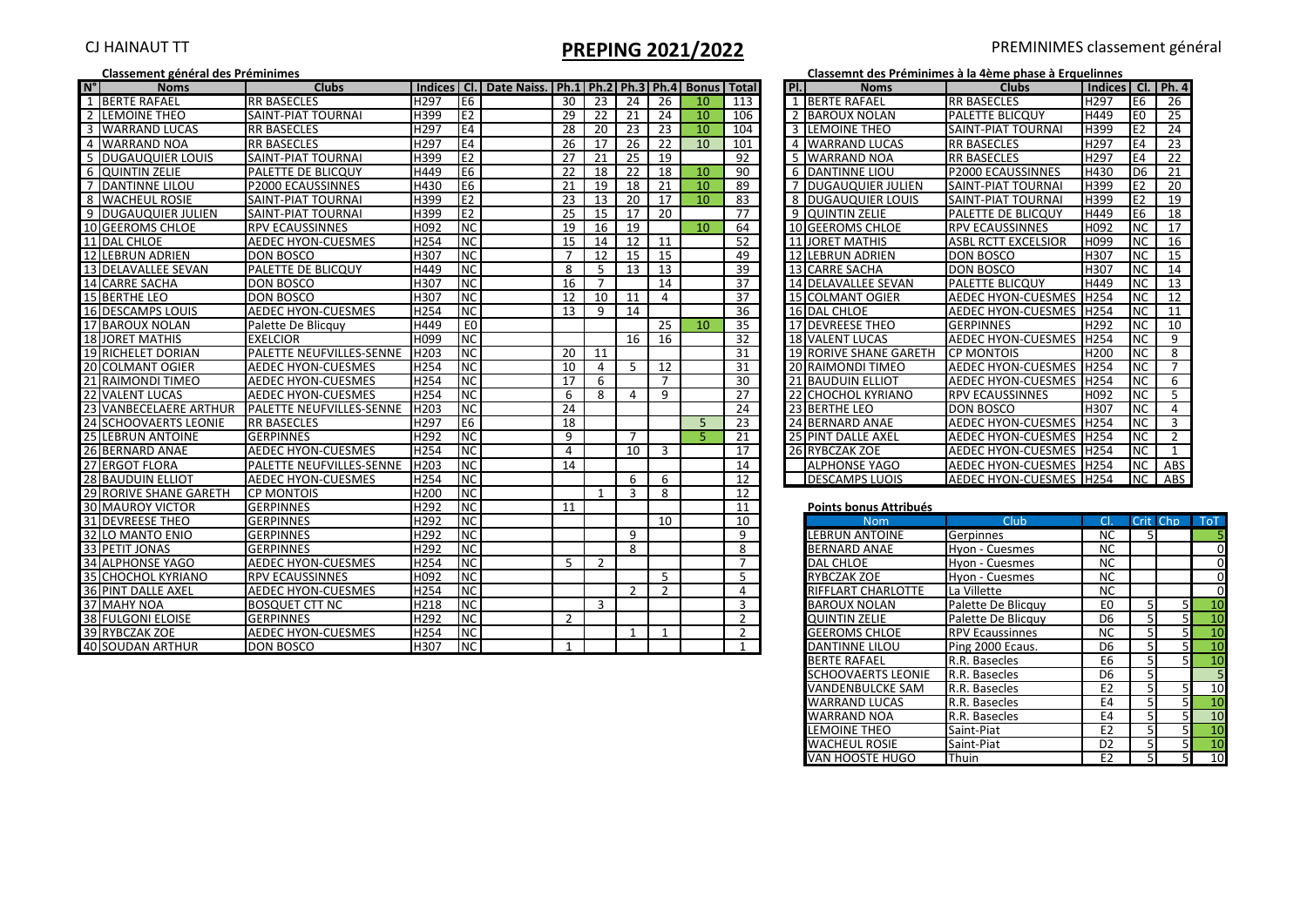# CJ HAINAUT TT **PREPING 2021/2022** MINIMES classement général

|                | Classement général des Minimes |                                |                  |                                                                         |                |                |                |                |    |                 |     |                | Classement de Minimes à la 4ème phase à Erquelinnes |                            |                   |                |                |            |
|----------------|--------------------------------|--------------------------------|------------------|-------------------------------------------------------------------------|----------------|----------------|----------------|----------------|----|-----------------|-----|----------------|-----------------------------------------------------|----------------------------|-------------------|----------------|----------------|------------|
| $N^{\circ}$    | <b>Noms</b>                    | <b>Clubs</b>                   |                  | Indices   Cl.   Date Naiss.   Ph.1   Ph.2   Ph.3   Ph.4   Bonus   Total |                |                |                |                |    |                 | PI. |                | <b>Noms</b>                                         | <b>Clubs</b>               | Indices Cl. Ph. 4 |                |                |            |
|                | 1 DEMARET MAXIME               | <b>CTT BRAINE</b>              | H424             | E6                                                                      | 23             | 26             | 23             | 28             | 10 | 110             |     |                | 1 SANNA ILENA                                       | <b>RR BASECLES</b>         | H <sub>297</sub>  | C4             | 29             |            |
|                | 2 SANZAROWSKI ZHANAPRAJA       | <b>AEDEC HYON-CUESMES</b>      | H254             | <b>NC</b>                                                               | 17             | 22             | 27             | 22             | 10 | 98              |     | $\overline{2}$ | <b>DEMARET MAXIME</b>                               | <b>CTT BRAINE</b>          | H424              | E6             | 28             |            |
| $\overline{3}$ | CHIACCHIETTA GASPARD           | <b>AEDEC HYON-CUESMES</b>      | H254             | NC                                                                      | 24             | 23             | 24             | 24             |    | 95              |     |                | <b>TAILDEMAN ADRIEN</b>                             | PALETTE HUISSIGNIES        | H342              | E4             | 27             |            |
|                | <b>4 VANDEVILLE NOAH</b>       | <b>RCTT ANDERLUES</b>          | H070             | E6                                                                      | 25             | 25             | 20             | 18             |    | 93              |     |                | 4 DANTINNE EMMA                                     | CTT PING 2000 ECAUSSINNES  | H430              | D <sub>2</sub> | 26             |            |
|                | <b>5 QUINTIN SOLENE</b>        | PALETTE DE BLICQUY             | H449             | E6                                                                      | -8             | 24             | 26             | 23             | 10 | 91              |     |                | <b>CAUDRON MATHIS</b>                               | <b>AEDEC HYON-CUESMES</b>  | H254              | E6             | 25             |            |
|                | 6 TAILDEMAN ADRIEN             | PALETTE HUISSIGNIES            | H342             | E4                                                                      | 26             | 27             |                | 27             | 5. | 85              |     |                | 6 CHIACCHIETTA GASPARD                              | <b>AEDEC HYON-CUESMES</b>  | H254              | <b>NC</b>      | 24             |            |
|                | 7 BUGHIN MAXIME                | <b>AEDEC HYON-CUESMES</b>      | H254             | N <sub>C</sub>                                                          | 19             | 18             | 22             | 19             |    | 78              |     |                | <b>7 QUINTIN SOLENE</b>                             | PALETTE BLICQUY            | H449              | D <sub>4</sub> | 23             |            |
|                | 8 CAUDRON MATHIS               | AEDEC HYON-CUESMES             | H254             | Е6                                                                      | 21             |                | 21             | 25             |    | 67              |     | 8              | SANZAROWSKI ZHANAPRAIA                              | <b>AEDEC HYON-CUESMES</b>  | H254              | <b>NC</b>      | 22             |            |
|                | <b>9ILOCMANT EMILIEN</b>       | PALETTE DE BLICQUY             | H449             | Е6                                                                      | 18             |                | 17             | 21             |    | 56              |     |                | 9 LOCMANT EMILIEN                                   | <b>PALETTE BLICQUY</b>     | H449              | E6             | 21             |            |
|                | 10 DETHAYE SASHA               | <b>RPV ECAUSSINNES</b>         | H <sub>092</sub> | NC.                                                                     |                | 19             | 15             | 20             |    | 54              |     |                | <b>10 DETHAYE SACHA</b>                             | <b>RPV ECAUSSINNES</b>     | H092              | <b>NC</b>      | 20             |            |
|                | 11 DUSSART NATHAN              | <b>AEDEC HYON-CUESMES</b>      | H254             | NC                                                                      | 14             | 20             | 19             |                |    | 53              |     |                | 11 BUGHIN MAXIME                                    | <b>AEDEC HYON-CUESMES</b>  | H254              | <b>NC</b>      | 19             |            |
|                | 12 ZACH EDWARD                 | <b>AEDEC HYON-CUESMES</b>      | H <sub>254</sub> | NC                                                                      | $\overline{7}$ | 14             | 12             | 12             |    | 45              |     |                | 12 VANDEVILLE NOAH                                  | <b>RCTT ANDERLUES</b>      | H070              | E <sub>6</sub> | 18             |            |
|                | 13 DARDENNE MATHIS             | SAINT-PIAT TOURNAI             | H399             | E4                                                                      | 11             |                | 16             | 17             |    | 44              |     |                | <b>13 DARDENNE MATHIS</b>                           | SAINT-PIAT TOURNAI         | H399              | E4             | 17             |            |
|                | 14 PHILIPS LILIAN              | <b>AEDEC HYON-CUESMES</b>      | H254             | NC                                                                      | 12             | 21             | $\overline{7}$ |                |    | 40              |     |                | <b>14 THYRION EMILIEN</b>                           | <b>ASBL RCTT EXCELSIOR</b> | H099              | <b>NC</b>      | 16             |            |
|                | 15 SANNA ILENA                 | <b>RR BASECLES</b>             | H297             | C4                                                                      |                |                |                | 29             | 10 | 39              |     |                | 15 COPENAUT JULIE MARIE                             | <b>ASBL RCTT EXCELSIOR</b> | H099              | <b>NC</b>      | 15             |            |
|                | 16 WARRAND ALICIA              | <b>RR BASECLES</b>             | H297             | D <sub>4</sub>                                                          |                | 28             |                |                | 10 | 38              |     |                | <b>16 DELPOMDOR ELIOTT</b>                          | <b>CP MONTOIS</b>          | H200              | <b>NC</b>      | 14             |            |
|                | 17 DELPOMDOR ELIOTT            | <b>CP MONTOIS</b>              | H200             | <b>NC</b>                                                               |                | 17             | 6              | 14             |    | 37              |     |                | 17 PARIDANS HUGO                                    | <b>RPV ECAUSSINNES</b>     | H092              | <b>NC</b>      | 13             |            |
|                | 18 VAN ROYEN ELIAS             | AEDEC HYON-CUESMES             | H <sub>254</sub> | NC.                                                                     | 10             | 13             | -5             | 8              |    | 36              |     |                | <b>18 ZACH EDWARD</b>                               | <b>AEDEC HYON-CUESMES</b>  | H <sub>254</sub>  | ΝC             | 12             |            |
|                | 18 DANTINNE EMMA               | CTT PING 2000 ECAUSSINNES H430 |                  | D <sub>2</sub>                                                          |                |                |                | 26             | 10 | 36              |     |                | 19 BLONDIAUX NOAM                                   | <b>GERPINNES</b>           | H292              | <b>NC</b>      | 11             |            |
|                | 20 ANDRE SAMUEL                | <b>AEDEC HYON-CUESMES</b>      | H254             | NC                                                                      | 9              | 6              | 9              | 9              |    | 33              |     |                | <b>20 LESTRADE NOE</b>                              | <b>AEDEC HYON-CUESMES</b>  | H254              | <b>NC</b>      | 10             |            |
|                | 21 MEULEMANS JAO               | <b>BOSQUET CTT NC</b>          | H218             | ΝC                                                                      | 22             | 8              |                |                |    | 30              |     |                | 21 ANDRE SAMUEL                                     | <b>AEDEC HYON-CUESMES</b>  | H254              | NC.            | 9              |            |
|                | 22 NOEL MATHIS                 | <b>GERPINNES</b>               | H <sub>292</sub> | E4                                                                      |                |                | 25             |                |    | 25              |     |                | <b>22 VAN ROYEN ELIA</b>                            | <b>AEDEC HYON-CUESMES</b>  | H254              | <b>NC</b>      | 8              |            |
|                | 23 HELLENDORFF LYAM            | <b>RPV ECAUSSINNES</b>         | H092             | NC                                                                      | 2              | -16            |                | 6              |    | 24              |     |                | 23 QUINTIN OCEANE                                   | PALETTE BLICQUY            | H449              | D6             | 7              |            |
|                | 24 DELANGRE KIARA              | <b>AEDEC HYON-CUESMES</b>      | H254             | <b>NC</b>                                                               |                | 12             | 11             |                |    | 23              |     |                | 24 HELLENDORFF LYAN                                 | <b>RPV ECAUSSINNES</b>     | H092              | <b>NC</b>      | 6              |            |
|                | 25 VANDENBERGHE NOAH           | <b>CTT CHATELET</b>            | H314             | E <sub>6</sub>                                                          | 16             |                |                |                | 5  | 21              |     |                | 25 VANDENBROECK EMILIE                              | <b>ETTC MANAGE</b>         | H004              | NC.            | -5             |            |
|                | 25 LESTRADE NOE                | <b>AEDEC HYON-CUESMES</b>      | H254             | ΝC                                                                      |                | 11             |                | 10             |    | 21              |     |                | <b>26 SOTTIAUX LOUISON</b>                          | <b>DON BOSCO</b>           | H307              | <b>NC</b>      | $\overline{4}$ |            |
|                | 27 CORNEZ THIMOTE              | <b>RR BASECLES</b>             | H297             | Ε4                                                                      | 20             |                |                |                |    | 20              |     |                | 27 THAON VICTORIA                                   | <b>CP MONTOIS</b>          | H200              | NC.            | $\overline{3}$ |            |
|                | 28 CALLANT LOUIS               | <b>CTT BRAINE</b>              | H424             | E4                                                                      |                |                | 18             |                |    | 18              |     |                | 28 D HULST ROSALIE                                  | <b>RPV ECAUSSINNES</b>     | H092              | <b>NC</b>      | $\overline{2}$ |            |
|                | 29 THYRION EMILIEN             | ASBL RCTT EXCELSIOR            | H099             | <b>NC</b>                                                               |                |                |                | 16             |    | 16              |     |                | 29 ERBA NOEMIE                                      | <b>CP MONTOIS</b>          | H200              | <b>NC</b>      | 1              |            |
|                | 30 JAVIER CLAVERIA GALVEZ      | PALETTE NEUFVILLES-SENNE H203  |                  | NC                                                                      | 15             |                |                |                |    | 15              |     |                | <b>POTVIN LUCAS</b>                                 | SAINT-PIAT TOURNAI         | H399              | NC.            | ABS            |            |
|                | <b>30 LEGALL MALO</b>          | <b>CP MONTOIS</b>              | H200             | <b>NC</b>                                                               |                | 15             |                |                |    | 15              |     |                | <b>TEERLINCK LOUISE</b>                             | <b>ASBL RCTT EXCELSIOR</b> | H099              | <b>NC</b>      | ABS            |            |
|                | <b>30 COPENAUT JULIE MARIE</b> | <b>ASBL RCTT EXCELSIOR</b>     | H099             | ΝC                                                                      |                |                |                | 15             |    | 15              |     |                |                                                     |                            |                   |                |                |            |
|                | 33 BLIN ROMAIN                 | <b>CP MONTOIS</b>              | H200             | NC                                                                      |                | $\mathbf{1}$   | 13             |                |    | 14              |     |                | Points bonus accordés                               |                            |                   |                |                |            |
|                | 33 JASMES ANTOINE              | <b>GERPINNES</b>               | H292             | <b>NC</b>                                                               |                |                | 14             |                |    | 14              |     |                | <b>Nom</b>                                          | Club                       | CI.               |                | Crit Chp       | <b>ToT</b> |
|                | 33 MATTELART WILLIAM           | <b>GERPINNES</b>               | H292             | ΝC                                                                      |                | 10             | 4              |                |    | 14              |     |                | <b>VANDEVILLE NOAH</b>                              | Anderlues                  | E <sub>6</sub>    |                |                | - 5        |
|                | <b>36 BUTTOL ARTHUR</b>        | PALETTE NEUFVILLES-SENNE H203  |                  | <b>NC</b>                                                               | 13             |                |                |                |    | 13              |     |                | <b>DEMARET MAXIME</b>                               | <b>Braine</b>              | E <sub>6</sub>    |                |                | 10         |
|                | <b>36 LEEMANS SAMUEL</b>       | <b>AEDEC HYON-CUESMES</b>      | H254             | <b>NC</b>                                                               | 6              | 7              |                |                |    | 13              |     |                | VANDENBERGHE NOAH                                   | Chatelet                   | E <sub>6</sub>    |                |                |            |
|                | 36 ERBA NOEMIE                 | <b>CP MONTOIS</b>              | H200             | ΝC                                                                      |                | $\overline{2}$ | 10             | 1              |    | 13              |     |                | PIRMEZ STEVEN                                       | Cleo Erquelinnes           | <b>NC</b>         |                |                | 5          |
|                | 36 SOTTIAUX LOUISON            | <b>DON BOSCO</b>               | H307             | NC                                                                      | 5              | $\overline{4}$ |                | 4              |    | $\overline{13}$ |     |                | <b>GENART NOAH</b>                                  | Esc Bourlesienne           | C <sub>4</sub>    |                |                | 10         |
|                | 36 PARIDANS HUGO               | <b>RPV ECAUSSINNES</b>         | H092             | NC                                                                      |                |                |                | 13             |    | 13              |     |                | <b>MOUREAU ANTOINE</b>                              | Excelsior                  | E <sub>2</sub>    |                |                |            |
|                | 41 POTVIN LUCAS                | SAINT-PIAT TOURNAI             | H399             | <b>NC</b>                                                               | $\overline{3}$ | 9              |                |                |    | 12              |     |                | <b>STAELEN MATTEO</b>                               | Excelsior                  | E <sub>2</sub>    |                |                | 10         |
| 41             | <b>QUINTIN OCEANE</b>          | PALETTE BLICQUY                | H449             | D6                                                                      |                |                |                | $\overline{7}$ | 5  | 12              |     |                | STAELEN TIMOTHY                                     | Excelsior                  | D <sub>0</sub>    |                |                | 10         |
|                | 43 BLONDIAUX NOAM              | <b>GERPINNES</b>               | H292             | <b>NC</b>                                                               |                |                |                | 11             |    | 11              |     |                | SANZAROWSKI ZHANAPRAIA Hyon - Cuesmes               |                            | <b>NC</b>         |                |                | 10         |
|                | 44 D HULST ROSALIE             | <b>RPV ECAUSSINNES</b>         | H092             | NC                                                                      | 4              | $\overline{3}$ |                | $\overline{2}$ |    | 9               |     |                | GOSSIAUX AXEL                                       | Luttre                     | D <sub>4</sub>    |                |                | 10         |
|                | 45 JASMES LOUIS                | <b>GERPINNES</b>               | H292             | NC                                                                      |                |                | 8              |                |    | 8               |     |                | QUINTIN OCEANE                                      | Palette De Blicquy         | D <sub>6</sub>    |                |                |            |
|                | 46 COLLEY HAROLD               | <b>GERPINNES</b>               | H292             | <b>NC</b>                                                               |                | 5              |                |                |    | 5               |     |                | <b>QUINTIN SOLENE</b>                               | Palette De Blicquy         | D <sub>4</sub>    |                |                | 10         |
|                | <b>46 THAON VITTORIA</b>       | <b>CP MONTOIS</b>              | H <sub>200</sub> | NC.                                                                     |                |                | $\overline{2}$ | 3              |    | 5               |     |                | TAILDEMAN ADRIEN                                    | <b>Palette Huissignies</b> | E4                |                |                |            |
|                | 46 VANDENBROECK EMILIE         | <b>ETTC MANAGE</b>             | H004             | <b>NC</b>                                                               |                |                |                | 5              |    | 5               |     |                | DANTINNE EMMA                                       | Ping 2000 Ecaus.           | D <sub>2</sub>    | 5              |                | 10         |
|                | 49 DENIS BASTIEN               | <b>ETTC MANAGE</b>             | H004             | NC                                                                      |                |                | 3              |                |    | 3               |     |                | SANNA ILENA                                         | R.R. Basecles              | C <sub>4</sub>    |                |                | 10         |
|                | 50 BLONDIAU TYMEO              | <b>RPV ECAUSSINNES</b>         | H092             | ΝC                                                                      | $\mathbf{1}$   |                |                |                |    | $\overline{1}$  |     |                | VANDENBULCKE LILLY                                  | R.R. Basecles              | D <sub>2</sub>    |                |                | 10         |
|                | 50 ROMBAUX SAM                 | <b>GERPINNES</b>               | H292             | <b>NC</b>                                                               |                |                | 1              |                |    | $\mathbf{1}$    |     |                | <b>WARRAND ALICIA</b>                               | R.R. Basecles              | C4                | 51             |                | 10         |
|                |                                |                                |                  |                                                                         |                |                |                |                |    |                 |     |                |                                                     |                            |                   |                |                |            |

| Classement de Minimes à la 4ème phase à Erquelinne |  |
|----------------------------------------------------|--|
|----------------------------------------------------|--|

| Pl.            | <b>Noms</b>                                | Clubs                      | Indices   Cl.   Ph. 4 |                |                |
|----------------|--------------------------------------------|----------------------------|-----------------------|----------------|----------------|
| $\mathbf{1}$   | <b>SANNA ILENA</b>                         | <b>RR BASECLES</b>         | H297                  | C <sub>4</sub> | 29             |
| $\overline{2}$ | <b>DEMARET MAXIME</b>                      | <b>CTT BRAINE</b>          | H424                  | E <sub>6</sub> | 28             |
| 3              | <b>TAILDEMAN ADRIEN</b>                    | <b>PALETTE HUISSIGNIES</b> | H342                  | E4             | 27             |
| 4              | <b>DANTINNE EMMA</b>                       | CTT PING 2000 ECAUSSINNES  | H430                  | D <sub>2</sub> | 26             |
| 5              | <b>CAUDRON MATHIS</b>                      | <b>AEDEC HYON-CUESMES</b>  | H254                  | E <sub>6</sub> | 25             |
| 6              | CHIACCHIETTA GASPARD                       | <b>AEDEC HYON-CUESMES</b>  | H254                  | <b>NC</b>      | 24             |
| $\overline{7}$ | <b>QUINTIN SOLENE</b>                      | PALETTE BLICQUY            | H449                  | D <sub>4</sub> | 23             |
| 8              | SANZAROWSKI ZHANAPRAJA LAEDEC HYON-CUESMES |                            | H254                  | <b>NC</b>      | 22             |
| 9              | <b>LOCMANT EMILIEN</b>                     | PALETTE BLICQUY            | H449                  | E <sub>6</sub> | 21             |
|                | <b>10 DETHAYE SACHA</b>                    | <b>RPV ECAUSSINNES</b>     | H092                  | <b>NC</b>      | 20             |
|                | 11 BUGHIN MAXIME                           | <b>AEDEC HYON-CUESMES</b>  | H254                  | NC             | 19             |
|                | <b>12 VANDEVILLE NOAH</b>                  | <b>RCTT ANDERLUES</b>      | H070                  | E <sub>6</sub> | 18             |
|                | <b>13 DARDENNE MATHIS</b>                  | SAINT-PIAT TOURNAI         | H399                  | E <sub>4</sub> | 17             |
|                | <b>14 THYRION EMILIEN</b>                  | <b>ASBL RCTT EXCELSIOR</b> | H099                  | <b>NC</b>      | 16             |
|                | <b>15 COPENAUT JULIE MARIE</b>             | ASBL RCTT EXCELSIOR        | H099                  | <b>NC</b>      | 15             |
|                | <b>16 DELPOMDOR ELIOTT</b>                 | <b>CP MONTOIS</b>          | H <sub>200</sub>      | <b>NC</b>      | 14             |
|                | <b>17 PARIDANS HUGO</b>                    | <b>RPV ECAUSSINNES</b>     | H <sub>092</sub>      | <b>NC</b>      | 13             |
|                | <b>18 ZACH EDWARD</b>                      | <b>AEDEC HYON-CUESMES</b>  | H254                  | <b>NC</b>      | 12             |
|                | <b>19 BLONDIAUX NOAM</b>                   | <b>GERPINNES</b>           | H292                  | <b>NC</b>      | 11             |
|                | <b>20 LESTRADE NOE</b>                     | <b>AEDEC HYON-CUESMES</b>  | H254                  | <b>NC</b>      | 10             |
|                | <b>21 ANDRE SAMUEL</b>                     | <b>AEDEC HYON-CUESMES</b>  | H254                  | <b>NC</b>      | 9              |
|                | <b>22 VAN ROYEN ELIA</b>                   | <b>AEDEC HYON-CUESMES</b>  | H254                  | <b>NC</b>      | 8              |
|                | <b>23 QUINTIN OCEANE</b>                   | PALETTE BLICQUY            | H449                  | D <sub>6</sub> | $\overline{7}$ |
|                | 24 HELLENDORFF LYAN                        | <b>RPV ECAUSSINNES</b>     | H092                  | <b>NC</b>      | 6              |
|                | 25 VANDENBROECK EMILIE                     | <b>ETTC MANAGE</b>         | H004                  | <b>NC</b>      | 5              |
|                | <b>26 SOTTIAUX LOUISON</b>                 | DON BOSCO                  | H307                  | <b>NC</b>      | 4              |
| 27             | <b>THAON VICTORIA</b>                      | <b>CP MONTOIS</b>          | H <sub>200</sub>      | <b>NC</b>      | $\overline{3}$ |
|                | <b>28 D HULST ROSALIE</b>                  | <b>RPV ECAUSSINNES</b>     | H092                  | <b>NC</b>      | $\overline{2}$ |
|                | 29 ERBA NOEMIE                             | <b>CP MONTOIS</b>          | H <sub>200</sub>      | <b>NC</b>      | $\mathbf{1}$   |
|                | <b>POTVIN LUCAS</b>                        | SAINT-PIAT TOURNAI         | H399                  | <b>NC</b>      | ABS            |
|                | <b>TEERLINCK LOUISE</b>                    | <b>ASBL RCTT EXCELSIOR</b> | H099                  | <b>NC</b>      | ABS            |

### **Points bonus accordés**

| <b>Nom</b>                            | Club                | CI.            |                | Crit Chp       | <b>ToT</b>     |
|---------------------------------------|---------------------|----------------|----------------|----------------|----------------|
| VANDEVILLE NOAH                       | Anderlues           | E6             | 5              |                | 5              |
| <b>DEMARET MAXIME</b>                 | <b>Braine</b>       | E <sub>6</sub> | 5 <sup>1</sup> | 5 <sub>l</sub> | 10             |
| <b>VANDENBERGHE NOAH</b>              | Chatelet            | E <sub>6</sub> | 5              |                |                |
| PIRMEZ STEVEN                         | Cleo Erquelinnes    | ΝC             |                | 5              | 5 <sub>l</sub> |
| <b>GENART NOAH</b>                    | Esc Bourlesienne    | C <sub>4</sub> | 5              | 5              | 10             |
| <b>MOUREAU ANTOINE</b>                | Excelsior           | E <sub>2</sub> |                | 5              | 5 <sub>l</sub> |
| <b>STAELEN MATTEO</b>                 | Excelsior           | E <sub>2</sub> | 5              | 5              | 10             |
| <b>STAELEN TIMOTHY</b>                | Excelsior           | D <sub>0</sub> | 5              | 5              | 10             |
| SANZAROWSKI ZHANAPRAIA Hyon - Cuesmes |                     | <b>NC</b>      | 5              | 5              | 10             |
| <b>GOSSIAUX AXEL</b>                  | Luttre              | D4             | 5              | 5              | 10             |
| <b>QUINTIN OCEANE</b>                 | Palette De Blicquy  | D6             |                | 5              | 5 <sub>l</sub> |
| <b>QUINTIN SOLENE</b>                 | Palette De Blicquy  | D4             | 5              | 5              | 10             |
| TAILDEMAN ADRIEN                      | Palette Huissignies | E4             | 5              |                | 5              |
| <b>DANTINNE EMMA</b>                  | Ping 2000 Ecaus.    | D <sub>2</sub> | 5              | 5 <sub>l</sub> | 10             |
| <b>SANNA ILENA</b>                    | R.R. Basecles       | C <sub>4</sub> | 5              | 5              | 10             |
| <b>VANDENBULCKE LILLY</b>             | R.R. Basecles       | D2             | 5              | 5              | 10             |
| <b>WARRAND ALICIA</b>                 | R.R. Basecles       | C <sub>4</sub> | 5              | 5 <sub>l</sub> | 10             |
| JASINSKI MANOE                        | Saint-Piat          | C <sub>2</sub> | 5              | 5              | 10             |
| <b>QUERIAT LORIS</b>                  | Thuin               | D4             | 5              | 5              | 10             |